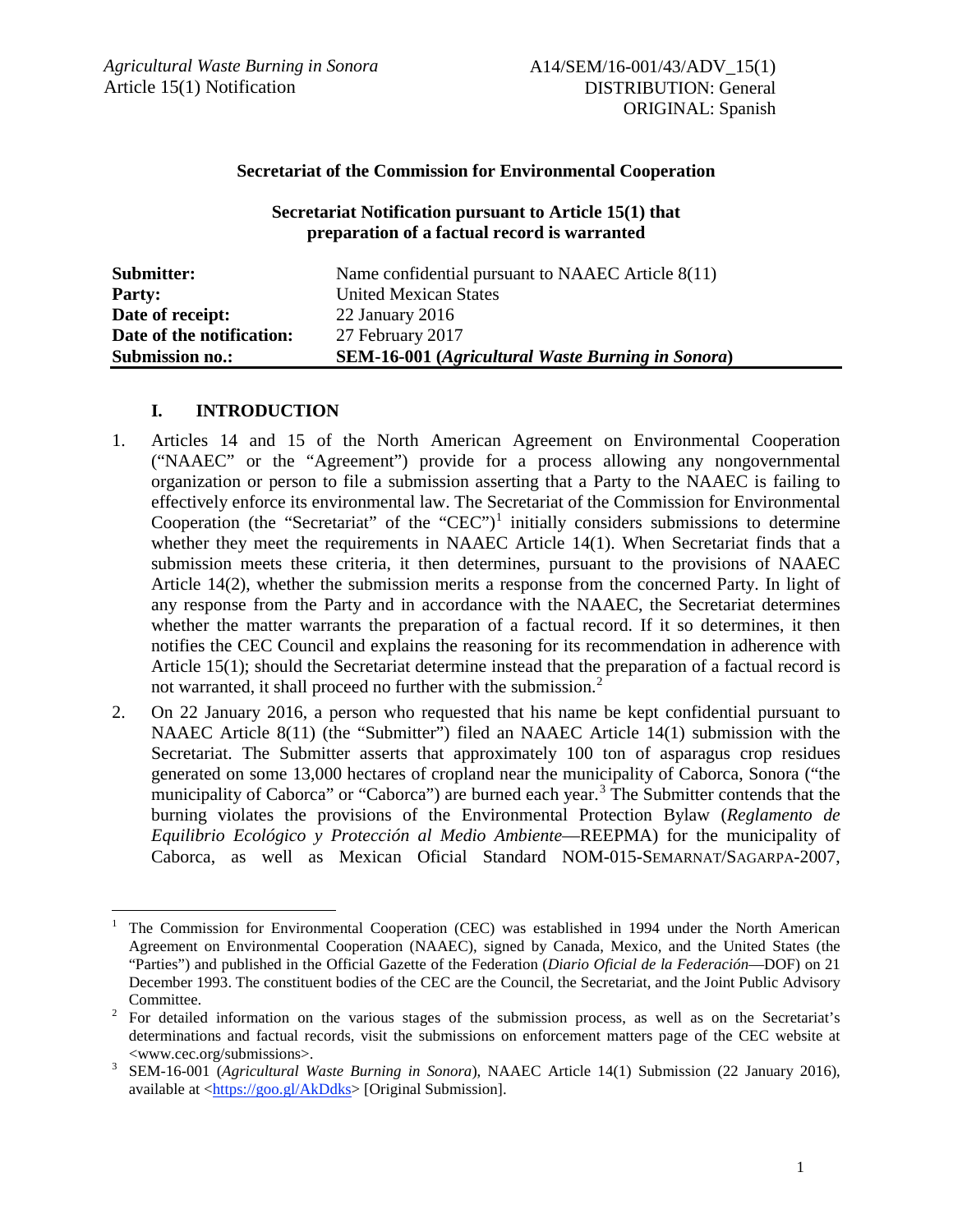*Establishing the technical specifications for the use of fire on forested and agricultural land*   $(NOM-015)$ <sup>[4](#page-1-0)</sup>

- 3. On 2 March 2016, the Secretariat found that submission SEM-16-001 (*Agricultural Waste Burning in Sonora*) did not meet the eligibility requirements of Article 14(1) of the Agreement and, based on paragraph 6.2 of the *Guidelines for Submissions on Enforcement Matters under Articles 14 and 15 of the North American Agreement on Environmental Cooperation* (the "Guidelines"), $5$  notified the Submitter that he had 60 working days in which to file a submission meeting all the NAAEC Article 14(1) requirements.<sup>[6](#page-1-2)</sup>
- 4. On 29 April 2016, the Submitter filed a revised submission with the Secretariat, corrected his assertions and presenting additional information in response to the Secretariat's observations.[7](#page-1-3) The revised submission includes additional information on the environmental law cited in the original submission, correspondence with the authorities concerning the matter, and a succinct account of the facts.
- 5. In the revised submission, the Submitter asserts that the municipal authority is failing to conduct air quality monitoring  $\chi^8$  $\chi^8$  that open-air burning of asparagus crop residues in the municipality is having a negative impact on air quality;<sup>[9](#page-1-5)</sup> that the municipal authorities are failing to take the measures necessary to prevent and control air-pollution related environmental contingencies;<sup>[10](#page-1-6)</sup> that no open-air burning permits have been issued;<sup>[11](#page-1-7)</sup> that the burning should be prohibited because it is causing human health harms;<sup>[12](#page-1-8)</sup> that the specifications of NOM-015 are not being applied, $^{13}$  $^{13}$  $^{13}$  and that the schedule established for crop residue burning is not being observed.[14](#page-1-10)

<span id="page-1-0"></span> <sup>4</sup> Mexican Official Standard NOM-015-SEMARNAT/SAGARPA-2007, *Establishing the technical specifications for*  the use of fire on forested and agricultural land, published in the DOF on 16 January 2009 [NOM-015].<br><sup>5</sup> Guidelines for Submissions on Enforcement Matters under Articles 14 and 15 of the North American Agreement

<span id="page-1-1"></span>

<span id="page-1-2"></span>on Environmental Cooperation, online at <<u>www.cec.org/Guidelines</u>> (viewed 2 November 2015) [Guidelines].<br><sup>6</sup> SEM-16-001 (Agricultural Waste Burning in Sonora), Article 14(1) Determination (2 March 2016), available at  $\frac{\text{thttps://geo.gl/8XabX9}}{\text{Stmtps/}/\text{go0.gl/8XabX9}}$  [Article 14(1) Determination].<br>SEM-16-001 (*Agricultural Waste Burning in Sonora*), NAAEC Article 14(1) Submission (29 April 2016),

<span id="page-1-3"></span>available at  $\frac{\text{https://goo.gl/fIfSaJ}}{\text{Revised Submission}}$  [Revised Submission].<br>Revised Submission at 1: "it is an air quality-related obligation of the municipality and the growers, yet they are

<span id="page-1-4"></span>failing to measure air quality (arts. 144, 146, and 172), and for this reason it is impossible to know the extent to

<span id="page-1-5"></span>which the maximum permissible limits are being exceeded."<br>*Ibid.* at 1: "Open-air burning (art. 151), which mentions the prohibition on open-air burning, which may cause<br>environmental instability or impact on air quality,

<span id="page-1-6"></span><sup>&</sup>lt;sup>10</sup> *Ibid.* at 1: "The measures necessary to prevent and control air pollution (art. 167) are lacking, since, as this article provides, the Department [and other entities] must take the measures necessary to prevent and control

<span id="page-1-7"></span>environmental contingencies affecting the population."<br><sup>11</sup> *Ibid.* at 1: "when we requested the permits for 2015 and prior years, to ascertain whether they were complying

<span id="page-1-8"></span>with the standard, I was informed, in these words, that no applications for such permits had ever been made."<br><sup>12</sup> *Ibid.* at 2: "This burning should be prohibited (art. 170) since, as we mentioned ... much of the populat

<span id="page-1-9"></span><sup>&</sup>lt;sup>13</sup> *Ibid.* at 2: "I am attaching NOM-015 ... the document on which they base their statements and their actions as they continue with the indiscriminate burning ... violating the precepts thereof."

<span id="page-1-10"></span><sup>&</sup>lt;sup>14</sup> *Ibid.* at 2: "in points 2.4.3 [of NOM-015-SEMARNAT/SAGARPA-2007] in relation to the schedule, since it is not being observed."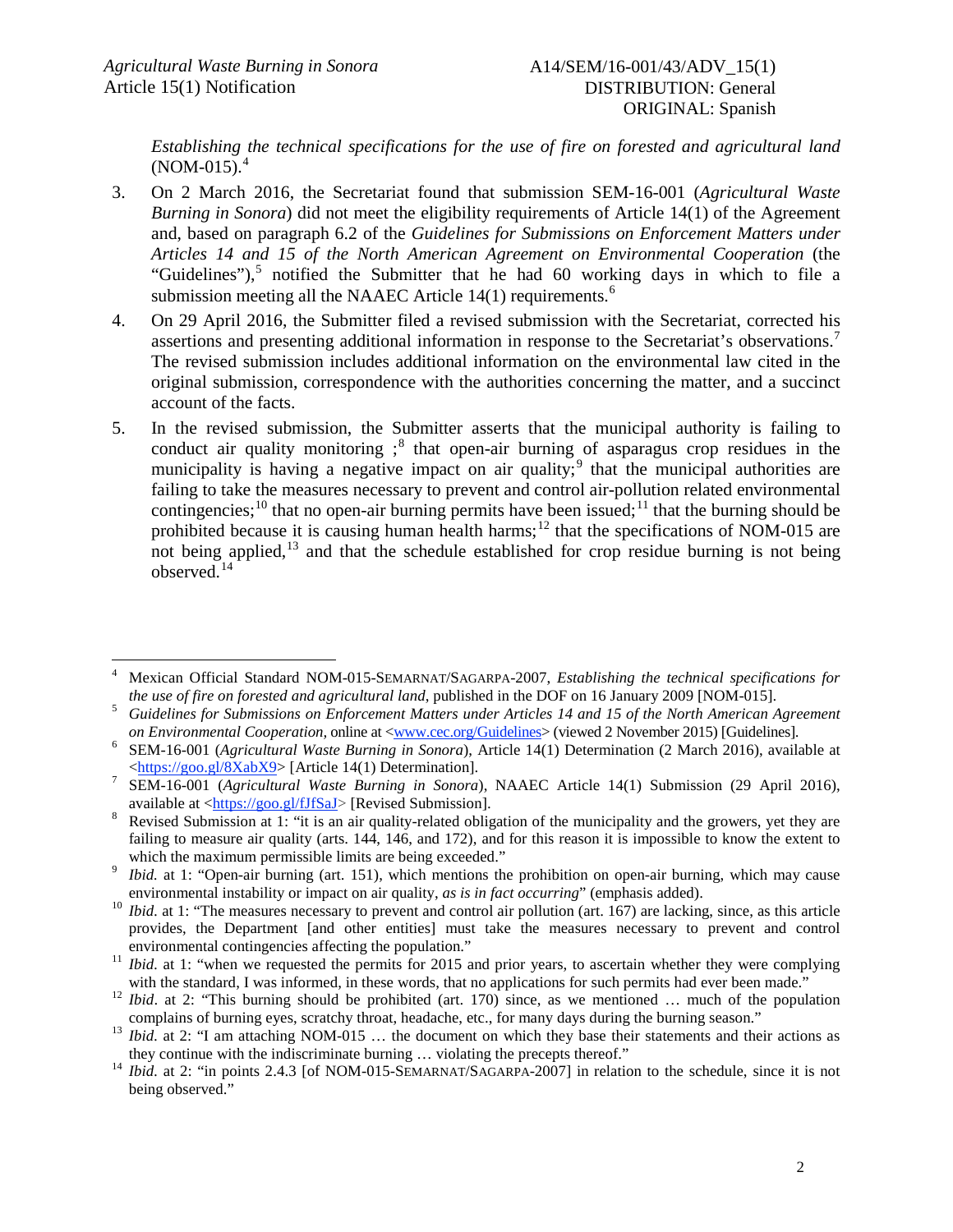- 6. On 13 June 2016, the Secretariat found that revised submission SEM-16-001 (*Agricultural Waste Burning in Sonora*) meets the eligibility requirements of Article 14(1) and requested a response from the government of Mexico in accordance with the criteria of Article  $14(2)$ .<sup>[15](#page-2-0)</sup>
- 7. On 5 September 2016, the Secretariat received Mexico's NAAEC Article 14(3) response.[16](#page-2-1) Having reviewed the revised submission in the light of Mexico's response, the Secretariat finds that submission SEM-16-001 (*Agricultural Waste Burning in Sonora*) warrants the preparation of a factual record, with respect to enforcement of provisions of REEPMA —a municipal regulation— for the reasons set out below.

# **II. ANALYSIS**

- 8. Mexico's response addresses the assertions concerning air quality monitoring; emissions of pollutants during crop residue burning; the taking of measures to prevent and control airpollution related environmental contingencies; the granting of permits for crop residue burning; the alleged harm to public health caused by open-air burning; the enforcement of REEPMA provisions, and the application of NOM-015.
- 9. The Secretariat proceeds to consider whether, in the light of the response, the Submitter's assertions warrant the preparation of a factual record.
- 10. REEPMA was published in the *Official Gazette of the State of Sonora* on 17 February 2014 by the Municipal President of the municipality of Caborca, Sonora. It is thus a regulation of the municipal sphere and, according to the First Transitory Article, REEPMA entered into force on 18 February 2014. With respect to NOM-015, establishes specifications for using fire on forest and agricultural lands in order to prevent forest fires.

### **A Enforcement of air quality monitoring provisions and the corresponding action measures**

- <span id="page-2-4"></span>11. The Submitter asserts that asparagus crop residues are being burned in the municipality of Caborca without it being possible to ascertain "the extent to which maximum permissible limits for air quality are being exceeded." The Submitter asserts that the municipality of Caborca is failing to effectively enforce REEPMA Articles 144, 146, and 172, establishing air pollution prevention and control criteria; that it is failing to exercise the relevant powers of the Urban Development and Environment Department (*Dirección de Desarrollo Urbano y Ecología—* DDUE) of the Municipality of Caborca, and that the latter's obligation to establish and operate air quality monitoring systems is not being fulfilled.<sup>[17](#page-2-2)</sup>
- 12. In this regard, Mexico notes that the municipality of Caborca lacks air quality monitoring systems and that it is therefore impossible to determine the quantity and type of pollutants emitted during the period of open-air burning. It further contends that the municipality intends to "cost out equipment of that nature and seek the funding necessary to purchase it."<sup>[18](#page-2-3)</sup>

<span id="page-2-0"></span><sup>&</sup>lt;sup>15</sup> SEM-16-001 (*Agricultural Waste Burning in Sonora*) Article 14(1)(2) Determination (13 June 2016), online at <br>
<https://goo.gl/K76NDd> (viewed 5 December 2016).

<span id="page-2-1"></span><sup>&</sup>lt;sup>16</sup> SEM-16-001 (*Agricultural Waste Burning in Sonora*), Article 14(3) Response (5 September 2016), available at <https://goo.gl/BdFxD1> [Response].

<span id="page-2-2"></span><sup>&</sup>lt;sup>17</sup> Revised Submission at 1.<br><sup>18</sup> Response at 4.

<span id="page-2-3"></span>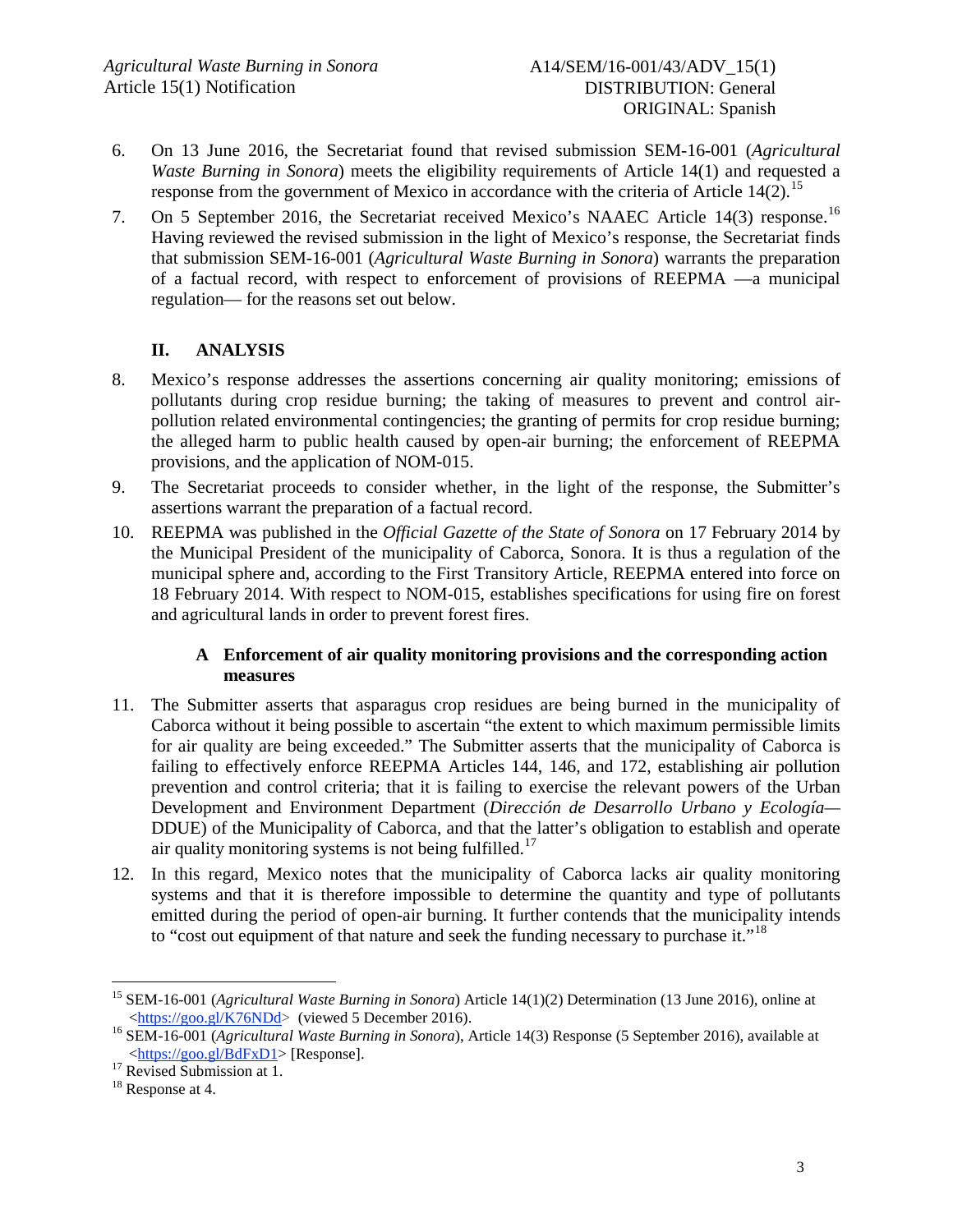- 13. The Party notes that in the absence of such air quality monitoring systems, the municipal authorities adopted as a principal measure various commitments on the part of the asparagus growers, which are set down in the minutes of a meeting held between municipal government officials and farmers in Caborca with the goal of "implementing the controlled asparagus burning scheme with reference to [NOM-015]" (hereinafter, the "Meeting Minutes").<sup>[19](#page-3-0)</sup>
- 14. Mexico contends that the activities set out in the Meeting Minutes have been ongoing for six years and that these activities take place between December and January of each year.<sup>[20](#page-3-1)</sup> From the information provided by Mexico in the response, the activities — agreed upon between the authorities and the growers — include prior consent for inspector access; determination of burning areas; specifications as to the burning schedule; an agreement on monetary contributions per hectare burned, and the power of the municipality of Caborca to impose sanctions.<sup>[21](#page-3-2)</sup> Mexico contends that the Meeting Minutes constitute the principal enforcement mechanism for the environmental law in question.<sup>[22](#page-3-3)</sup>

#### **1) REEPMA Article 144**

- 15. Mexico informed the Secretariat that in accordance with the Meeting Minutes, measures have been taken to monitor, control, and verify emissions from the burning of crop residues, that these emissions were found to be "within the acceptable range for the parameters established by REEPMA Article 144 paragraph I," and that pollutant emissions have been controlled in accordance with REEPMA Article 144 paragraphs II and III.<sup>[23](#page-3-4)</sup>
- 16. REEPMA Article 144 provides as follows:

Article 144. For the prevention and control of air pollution, the following criteria shall be considered:

I. air quality shall be satisfactory in all human settlements and all areas of the municipality;

II. air pollutant emissions, whether from artificial or natural sources, and whether from fixed or mobile sources, shall be controlled in order to guarantee air quality that is satisfactory for the well-being of the population and for ecological stability;

III. protecting air quality is the responsibility of the municipality and of society at large;

IV. programs concerning reforestation, verification of pollutant emissions, development of clean technologies compliant with environmental criteria, and soil protection shall be contemplated with a view to achieving environmental efficiency, so as to preserve the integrity and stability of the components of the atmosphere, and

V. the preservation and sustainable use of the atmosphere is the joint responsibility of the authorities and the citizens.

<span id="page-3-0"></span> <sup>19</sup> Response, Appendix A: Office of the Municipal President of Caborca, Sonora, et al., *Minutes of the working meeting to establish the ordinance regulating the controlled burning of asparagus in the Caborca region, 2015– 16 season* (24 November 2015) [Meeting Minutes].<br><sup>20</sup> Response at 4.<br><sup>21</sup> *Ibid.* <sup>22</sup> *Ibid.* at 4–5.

<span id="page-3-1"></span>

<span id="page-3-2"></span>

<span id="page-3-4"></span><span id="page-3-3"></span>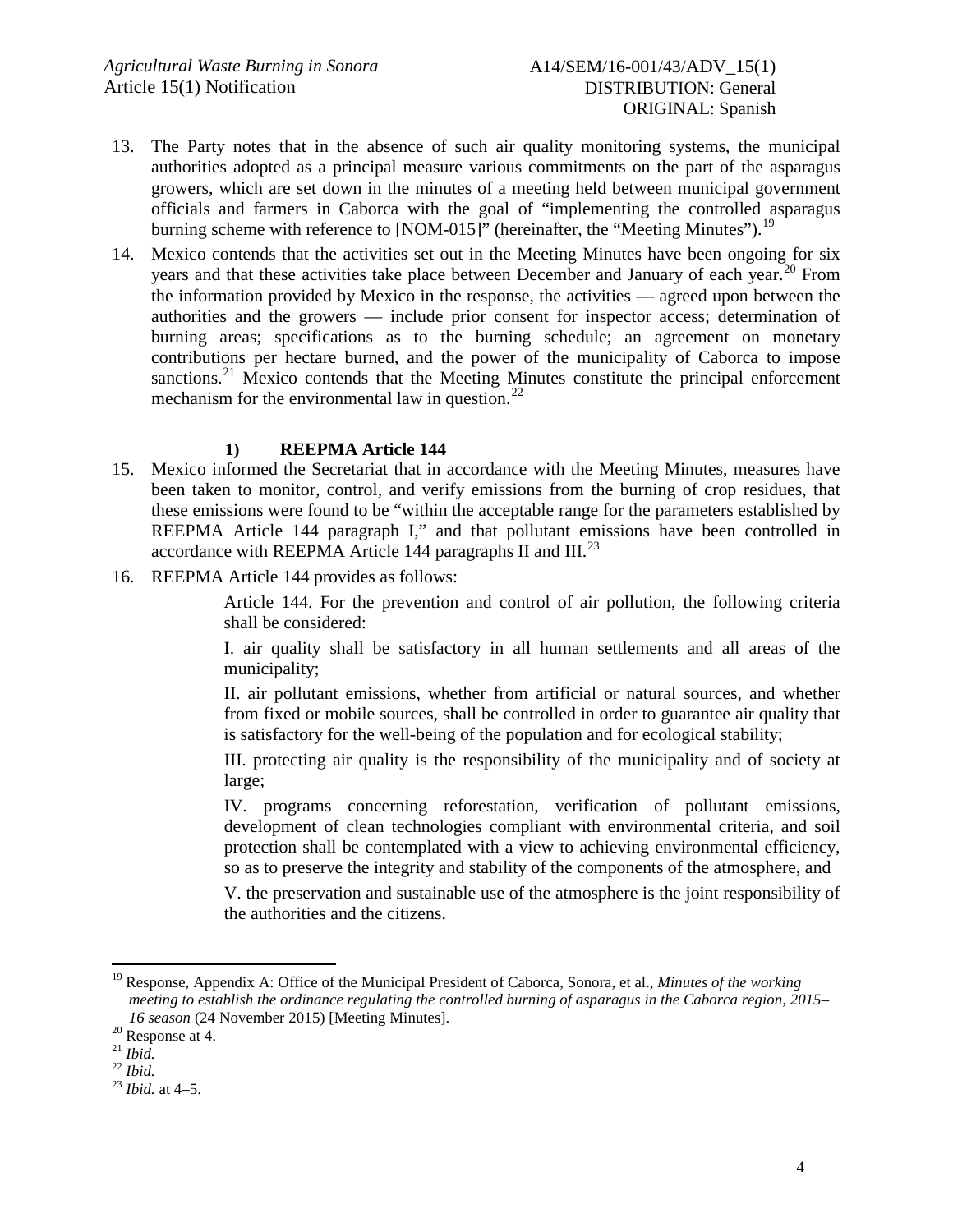- 17. The Meeting Minutes provide neither technical data nor monitoring measures to determine satisfactory pollution levels in accordance with REEPMA Article 144 paragraphs I, II, and III. The response mentions that the municipality "does not have devices and air quality monitoring technology".<sup>[24](#page-4-0)</sup> The Meeting Minutes contain the comments of the public officials who attended the meeting on actions and results relating to the burning of asparagus crop residues, but do not provide supporting information.
- 18. Concerning the inspections of asparagus burning mentioned in the Meeting Minutes,<sup>[25](#page-4-1)</sup> the response does not inform on any control measures.
- 19. A factual record could present information on how the municipal authorities fulfilled the criteria established by REEPMA Article 144 and described by the Meeting Minutes. In addition, a factual record may include available information on the air quality situation, the use of cleaner technologies for crop residue burning and the impact that the use and protection of soil as a natural resource would have on air quality.

### **2) REEPMA Article 146**

20. REEPMA Article 146 provides as follows:

Article 146. The Department shall have the following responsibilities, within the scope of its jurisdiction:

I. to control air pollution on municipal property, as well as from fixed sources under municipal jurisdiction that function as industrial, commercial, or service establishments;

II. to apply the general criteria established by this Bylaw for the protection of the atmosphere, in municipal urban development plans;

III. to require the parties responsible for the operation of fixed sources under municipal jurisdiction to refrain from exceeding the maximum permissible limits for pollutant emissions, in accordance with the applicable Mexican Oficial Standards, state environmental standards, and other environmental criteria or guidelines established in this Bylaw;

IV. to establish and operate air quality monitoring systems, using technological devices meeting Mexican Official Standards and state environmental standards for this purpose;

V. to produce environmental monitoring reports and keep them up to date;

VI. to formulate and apply air quality management programs based on Mexican Oficial Standards and state environmental standards in order to establish environmental quality on the territory of the municipality;

VII. to arrange with the parties responsible for the operation of pollution sources the application of new environmentally compatible or efficient technologies, with a view to reducing or eliminating their air emissions, and

<span id="page-4-1"></span><span id="page-4-0"></span><sup>&</sup>lt;sup>24</sup> *Ibid*, at 6<br><sup>25</sup> For example, in relation to the effect of the burning of asparagus crop residues, it is asserted that "a study was conducted to analyze the effect of burning asparagus plants on the harvest season and yield." Moreover, as regards "whether the smoke from the burning of asparagus is becoming a risk factor for respiratory disease … no significant evidence was found." Meeting Minutes at 2.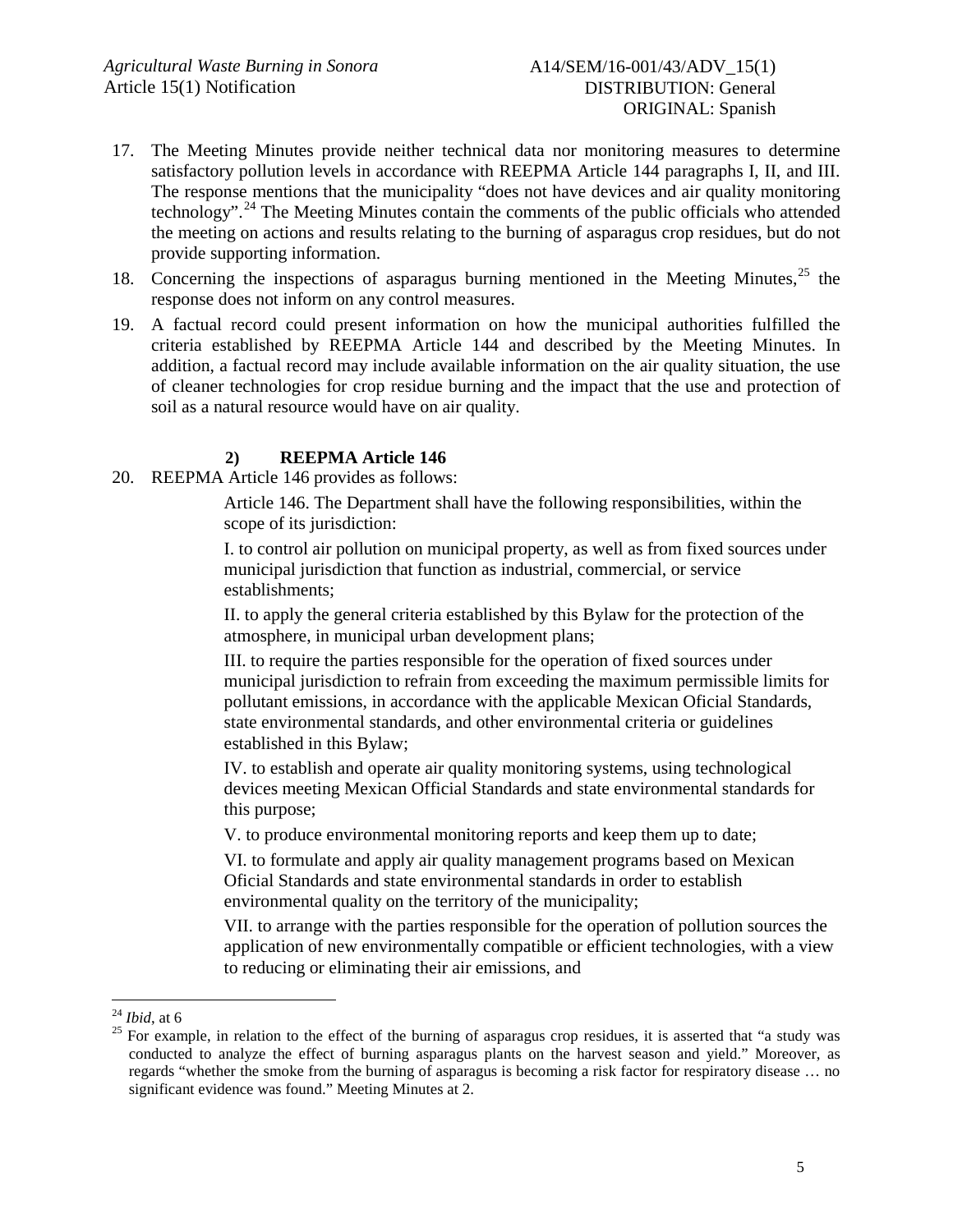VIII. to exercise any other powers vested in them by other applicable provisions.

21. Concerning the exercise of powers by the DDUE, Mexico states that the "competent authorities have, through the [Meeting Minutes] ... taken measures to control and monitor air pollution in property and areas under municipal jurisdiction."<sup>[26](#page-5-0)</sup> The response leaves central open questions on how these air quality control and monitoring measures are being implemented with respect to REEPMA Article 146. A factual record could examine the measures taken by the municipality of Caborca through the DDUE to control air pollution caused by the burning of crop residues.

### **3) REEPMA Article 172**

22. REEPMA Article 172 provides as follows:

Article 172. The Department shall establish and operate air quality monitoring systems with a view to evaluating the ambient air quality of population centres in accordance with the parameters set out in the applicable Mexican Oficial Standards, with the technical support of the environmental authorities and the academic or research institutions, and shall deliver the local air quality monitoring reports to these entities for incorporation into the National Environmental Information System in accordance with the applicable coordination agreements.

- 23. With respect to enforcement of REEPMA Article 172 that requires to establish and operate "air quality monitoring systems with a view to evaluating the ambient air quality of population centres"[27](#page-5-1) Mexico responds that this has not been possible because of the limited resources available to the municipal public administration and that it decided to take different air pollution control measures by exercising its discretion to address the problem caused by asparagus crop residue burning "in the least costly and most effective manner possible.".
- 24. Mexico's view is that the effect of NAAEC Article 45(1)(b) is to make it so that the absence of the systems mentioned is not to be considered a failure to effectively enforce the environmental law, since this failure results from "*bona fide* decisions to assign the resources necessary to enforce the law to other environmental matters considered to have higher priority."<sup>[28](#page-5-2)</sup>
- 25. NAAEC Article 45(1)(b) stipulates as follows:
	- 1. For purposes of this Agreement:

A Party has not failed to "effectively enforce its environmental law" or to comply with Article 5(1) in a particular case where the action or inaction in question by agencies or officials of that Party:…

(b) results from *bona fide* decisions to allocate resources to enforcement in respect of other environmental matters determined to have higher priorities;

26. In addition, paragraph 9.5 of the Guidelines provides that where a Party informs the Secretariat that the relevant action or inaction does not constitute a failure to enforce:

> the Secretariat is to consider whether the Party has included sufficient information. If the Secretariat considers that the Party response does not provide sufficient

<span id="page-5-1"></span><span id="page-5-0"></span><sup>&</sup>lt;sup>26</sup> Response at 4.<br><sup>27</sup> REEPMA Article 172.<br><sup>28</sup> Response at 4.

<span id="page-5-2"></span>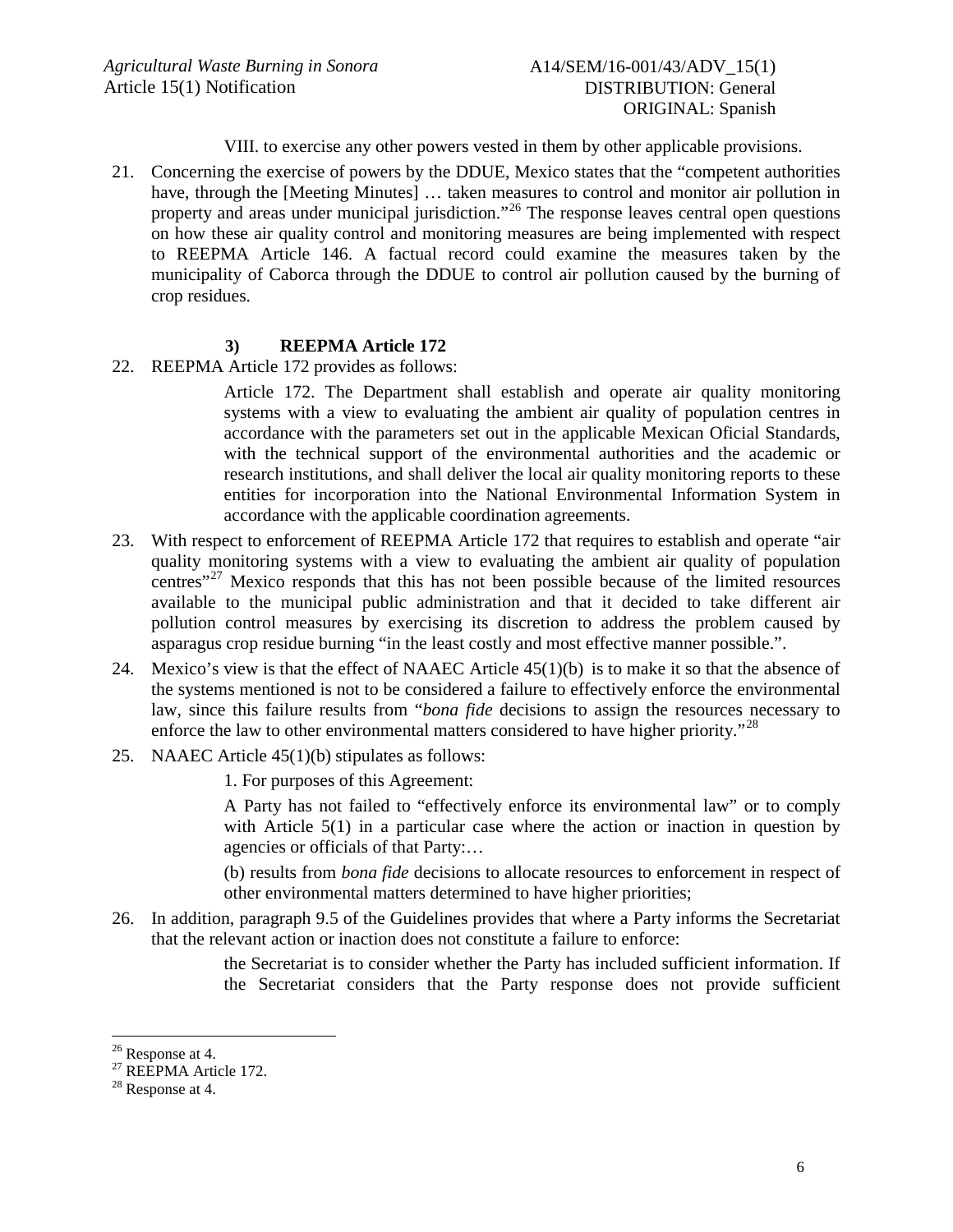information, the Secretariat may determine that the submission warrants the development of a factual record with respect to the relevant matter(s).

- 27. Pursuant to paragraph 9.5 of the Guidelines the Secretariat thus considers whether the Party provides sufficient information in the response.<sup>[29](#page-6-0)</sup>
- 28. Mexico notes that the municipality lacks a monitoring instrument and the technology necessary for these effects, but that Caborca has plans to "cost out equipment of that nature" and that it is seeking the funding necessary to purchase it.<sup>[30](#page-6-1)</sup> The response does not discuss enforcement of "other environmental matters determined to have higher priorities" as provided in NAAEC, such as other matters addressed under the law in question or other environmental priorities under Caborca's jurisdiction, nor does state the reason why air quality monitoring is not a municipal priority, given the burning of crop residues on 315 hectares between December and January of each year.<sup>[31](#page-6-2)</sup>
- 29. As to the reasons for the *bona fide* decisions, the Party reports that the municipality of Caborca has sought to use its resources "effectively and rationally" and that it is therefore carrying out the tasks listed in the Meeting Minutes with the farmers in the municipality, thus preserving the "authorities' right to solve environmental problems in the least costly and most effective manner possible."<sup>[32](#page-6-3)</sup> Nevertheless, no factual information is attached to the response on measures different from those prescribed by REEPMA Article 172 are being implemented.
- <span id="page-6-6"></span>30. In light of the foregoing and guided by paragraph 9.5 of the Guidelines, the Secretariat finds that a factual record would help answer central questions relating to the effective implementation of REEPMA Article 172 in Sonora and can present air quality information for the municipality of Caborca and the measures it has taken regarding the burning of agricultural waste. .

#### **B Measures necessary to prevent and control air pollution-related environmental contingencies**

- <span id="page-6-7"></span>31. The Submitter asserts that REEPMA Article  $167<sup>33</sup>$  $167<sup>33</sup>$  $167<sup>33</sup>$  gives the DDUE the power to take the measures necessary to prevent and control air pollution-related environmental contingencies that affect the public. The Submitter contends that because these measures are not being implemented during the crop residue burning season, air quality standards are —the Submitter asserts— "very frequently" exceeded.[34](#page-6-5)
- 32. REEPMA Article 167 provides as follows:

<span id="page-6-0"></span><sup>&</sup>lt;sup>29</sup> See SEM-99-002 (*Migratory Birds*), Article 15(1) Determination (15 December 2000), available at <https://goo.gl/AB7lzq>.

<span id="page-6-2"></span><span id="page-6-1"></span> $\frac{30}{31}$  Response at 4.  $\frac{31}{31}$  The controlled burning program states that the maximum daily amount of asparagus burning permitted in the municipality of Caborca is 3.5% of the total area of 9000 hectares under the crop, or 315 hectares.<br><sup>32</sup> Response at 4.<br><sup>33</sup> REEPMA Article 167:

<span id="page-6-3"></span>

<span id="page-6-4"></span>

The Municipal Council, acting by the Department and in coordination with the Municipal Civil Protection Unit, *shall take the measures necessary to prevent and control air pollution-related environmental contingencies* for an area of the municipality and/or for its whole population, where air quality values are outside the acceptable range for the parameters established by the Mexican Oficial Standards (emphasis

<span id="page-6-5"></span>added).<br><sup>34</sup> Revised Submission at 1.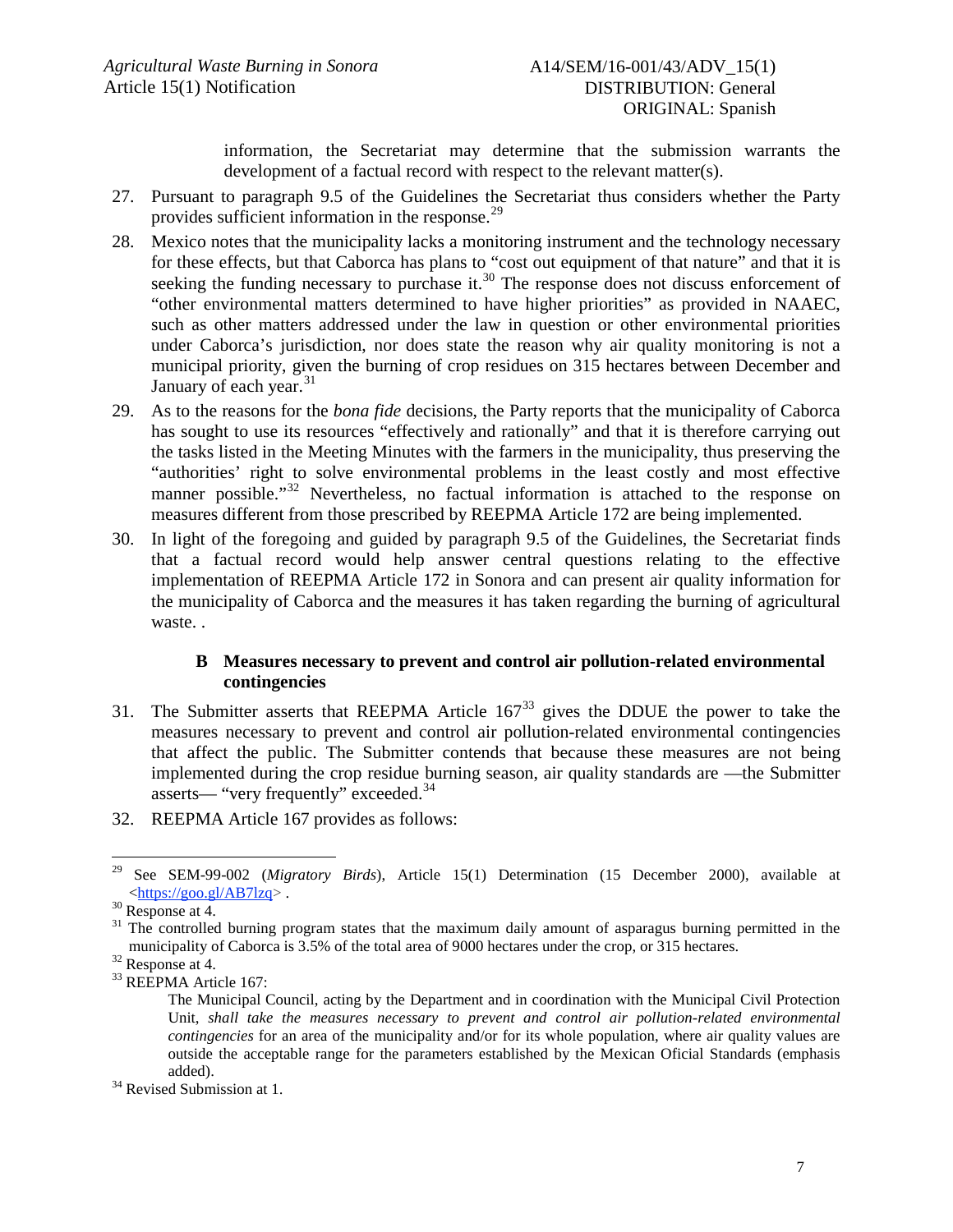Article 167. The Municipal Council, acting by the Department and in coordination with the Municipal Civil Protección Unit, shall take the measures necessary to prevent and control air pollution-related environmental contingencies for an area and/or for the whole population of the municipality where the air quality parameters established by the Mexican Oficial Standards are exceeded.

- <span id="page-7-4"></span>33. Mexico argues that the competent authorities of the municipality of Caborca adopted the following measures with a view to observing the provision mentioned by the Submitter: $35$ 
	- Adoption of the Meeting Minutes proposed by the local phytosanitary committee (*junta de sanidad vegetal*).
	- Monitoring of the burning carried out as agreed in the Meeting Minutes.
	- Work meetings between the Office of the Sonora State Environmental Attorney (*Procuraduria Ambiental del Estado de Sonora*—Proaes) and the municipal president of Caborca, with the secretary of the Municipal Council, and with the environmental affairs coordinator of Caborca, with a view to reaching agreements on open-air burning in the municipality for the 2016–17 season.
	- Convening a meeting with the farmers in the municipality "to propose research with the goal of improving burning practices so as to minimize the pollution generated by burning, as well as for the implementation of new final disposal practices for waste deriving from the asparagus crop."[36](#page-7-1)
- 34. On air pollution control-related environmental contingencies, the Party notes that on 2 January 2016 "there was a contingency due to non-compliance with the program".<sup>[37](#page-7-2)</sup> The response does not provide information on imposed sanctions or their compliance.
- 35. REEPMA Article 167 establishes the obligation to take measures to prevent air pollution environmental contingencies and to control them when they occur. However, the response contains no data serving to inform the public of the outcome of air quality-related measures taken in the municipality.
- <span id="page-7-5"></span>36. A factual record can provide information on actions taken by the DDUE to prevent and control air pollution-related environmental contingencies. A factual record can serve to present available information on possible preventive measures to be implemented in order to keep air quality at acceptable levels.

### **C Pollutant emissions in excess of maximum permissible levels**

- <span id="page-7-6"></span>37. The Submitter asserts that REEPMA Article 151 prohibits open-air burning where it may have an impact on air quality and cause environmental instability, and that these things occur —the Submitter asserts— during crop residue burning.<sup>[38](#page-7-3)</sup>
- 38. REEPMA Article 151 provides as follows:

<span id="page-7-0"></span><sup>&</sup>lt;sup>35</sup> Response at 8: "the measures described in this Part [the Program, monitoring of burning under the Program, and working meetings held between Proaes and the municipal authorities] are implemented pursuant to REEPMA Article 151, with a view to ensuring that the burning of asparagus vegetation does not create an environmental risk, with an attempt to minimize the impacts on air quality." <sup>36</sup> *Ibid.* at 7–8. 37 *Ibid.* at 9. <sup>38</sup> Revised Submission at 1.

<span id="page-7-1"></span>

<span id="page-7-2"></span>

<span id="page-7-3"></span>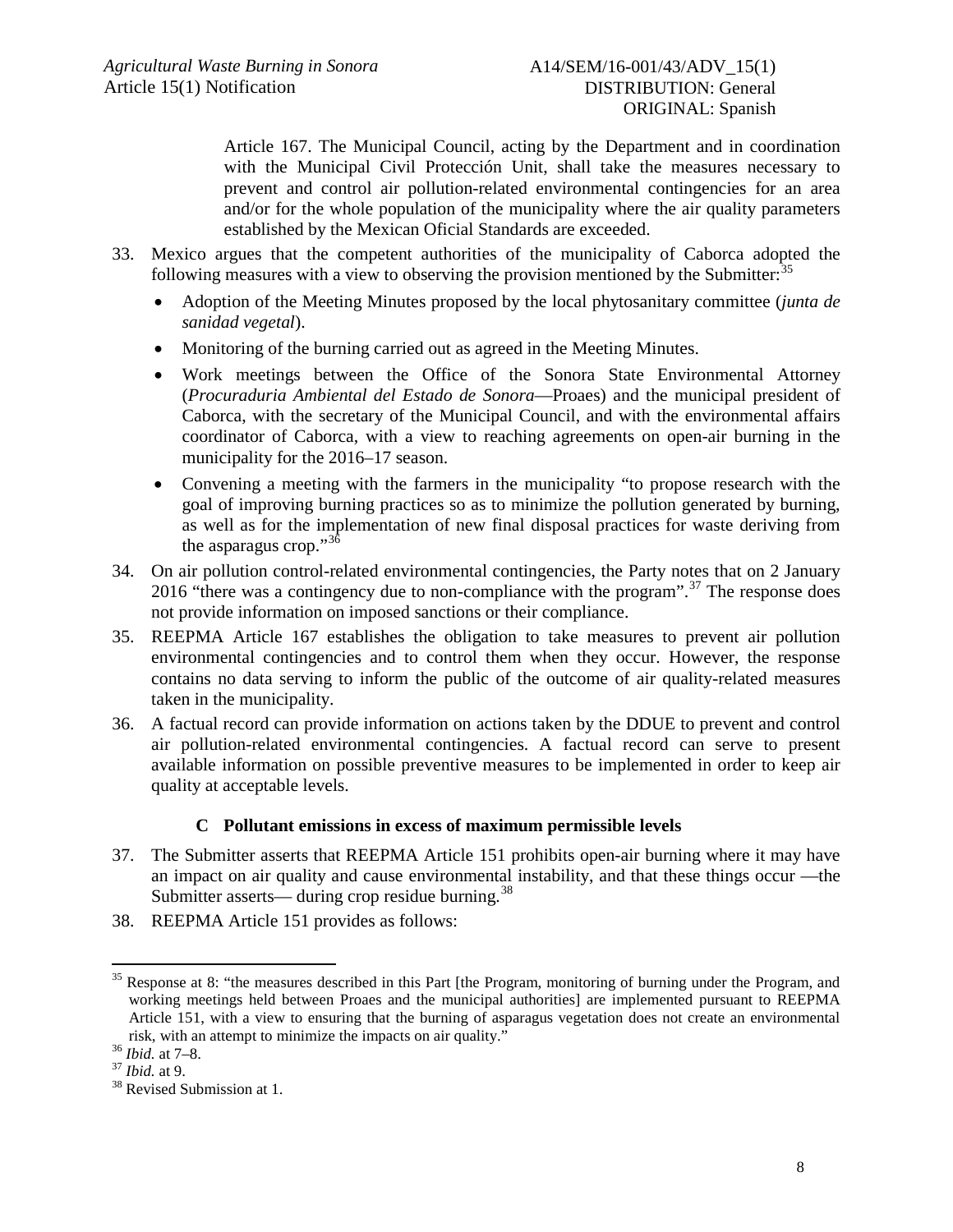Article 151. The open-air burning of urban solid waste is prohibited, as is that of the vegetation resulting from the clearing, felling, or removal of vegetation from any land, for the purposes of construction or for any other purpose. The municipality may only issue approvals where the burning does not create an environmental risk or impact on air quality and is justified on applicable grounds, in the opinion of the competent authorities. The incineration of any waste by controlled methods, with the exception of such waste as is considered hazardous under the General Act or other federal legislation, shall remain subject to the emissions provisions of the State Act.

- 39. The Secretariat notes that REEPMA Article 151 establishes two requirements for approval of open-air burning of vegetation: i) that it does not create an environmental risk or have an impact on air quality, and ii) that it is "justified on applicable grounds in the opinion of the competent authorities."<sup>[39](#page-8-0)</sup>
- 40. On the first requirement, Mexico asserts that the measures described above (see paragraph [33](#page-7-4) *supra*) "are being implemented in accordance with REEPMA Article 151," since their goal is to avoid environmental risk by minimizing the impacts on air quality of crop residue burning. Despite the goals of these measures, the response does not provide technical data proving that air quality is not negatively affected by crop burning or showing that no environmental risk is being created. In addition, the Party alleges that residue burning has been permitted because it is justified for its beneficial effects on the crop — it asserts that this practice helps control pests and diseases of asparagus —and for its economic impact on agriculture in the municipality. $40$
- 41. In this regard, the Submitter attached a study that relates burning on agricultural land with soil erosion and loss of soil nutrients and productivity.[41](#page-8-2) NOM-015, cited by the Submitter, provides that the use of fire on agricultural land "has little technical justification, since it frequently proves more harmful than beneficial," and that it contributes, among other things, to soil degradation; moreover, the standard acknowledges the possibility of achieving the same goals through the use of less risky alternatives, such as incorporation of plant residues into the soil.<sup>[42](#page-8-3)</sup>
- <span id="page-8-6"></span>42. The Secretariat considers that the submission warrants the preparation of a factual record that includes information concerning the effects of burning of agricultural waste on air quality in the municipality of Caborca and concerning the pollutants emitted by this practice. A factual record may present information on effects of asparagus crop residues in Caborca, Sonora and provide information to the public on the use of fire in agricultural operations.

### <span id="page-8-5"></span>**D Alleged lack of burning permits**

- <span id="page-8-7"></span>43. The Submitter asserts that no open-air burning permits were issued emitted and that the DDUE merely "gave notice of the burning calendar," and contends that this violates REEPMA Article 169, which provides that this activity may only be carried out with a permit issued by the  $DDUE.<sup>43</sup>$  $DDUE.<sup>43</sup>$  $DDUE.<sup>43</sup>$
- 44. REEPMA Article 169 establishes the requirements for obtaining an open-air burning permit:

<span id="page-8-2"></span><span id="page-8-1"></span>

<span id="page-8-0"></span><sup>&</sup>lt;sup>39</sup> REEPMA Article 151.<br><sup>40</sup> Response at 8.<br><sup>41</sup> CEC (2014), *Burning Agricultural Waste: A Source of Dioxins* (Montreal: Commission for Environmental<br>Cooperation), at 3.

<span id="page-8-4"></span><span id="page-8-3"></span><sup>&</sup>lt;sup>42</sup> NOM-015, technical annex, part II, section 5).<br><sup>43</sup> Revised Submission at 1–2.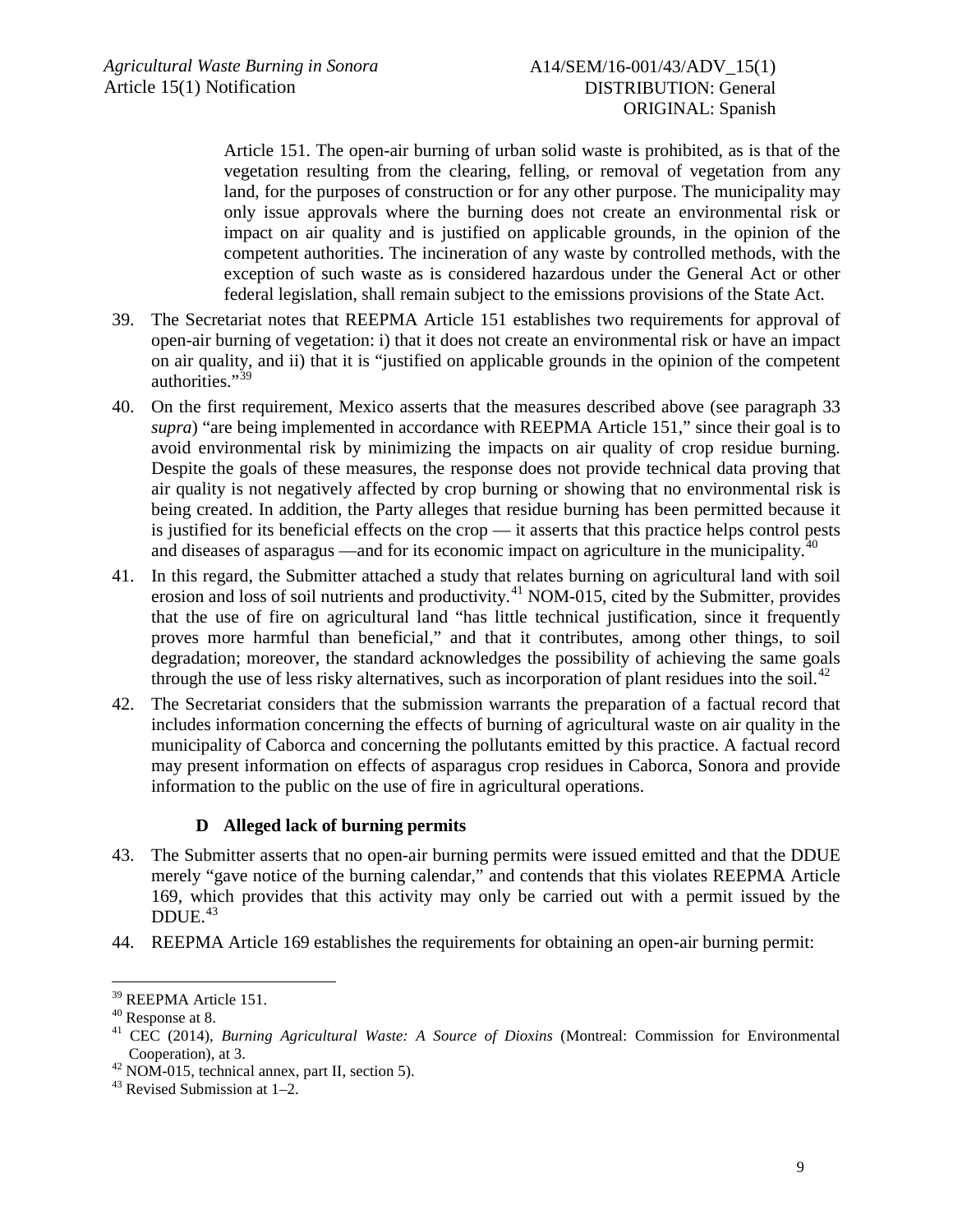Article 169. To obtain the permit mentioned in the preceding article, the interested party shall apply to the Department in writing at least fifteen working days before the intended date of the event, with a copy to the competent agricultural authority and the municipal civil protection unit, fully justifying the necessity of the activity. The Department shall review the application and issue a decision within a period not to exceed fifteen working days, either unconditionally approving, conditionally approving, or denying the permit.

- 45. Mexico asserts that the Meeting Minutes show that the municipal council of Caborca issued permits and approvals for the open-air burning of vegetation in the municipality for the 2015– 16 season.[44](#page-9-0) However, Mexico's response does not provide supporting information about permits issued by the municipality of Caborca for crop residue burning during the 2015–16 season.
- <span id="page-9-5"></span>46. The Secretariat finds that a factual record may present information on the permits issued by the municipality of Caborca pursuant to REEPMA Article 169.

### **E Alleged public health harms caused by open-air burning**

- <span id="page-9-6"></span>47. The Submitter asserts that the population of the municipality suffers from adverse health effects during the crop residue burning season, that these conditions persist for "many days," and that the burning should therefore be prohibited pursuant to REEPMA Article  $170<sup>45</sup>$  $170<sup>45</sup>$  $170<sup>45</sup>$  The Submitter attributes these adverse health effects to the agrichemicals used during planting and to the violation of the provisions applicable to the burning, which, he asserts, is carried with reference to weather conditions in the municipality rather than pursuant to the applicable legal provisions.[46](#page-9-2)
- 48. REEPMA Article 170 provides as follows:

Article 170. The Municipal Council shall not permit open-air burning where toxic pollutants are generated that may cause adverse health effects, harms, or nuisance in the exposed population, nor in the case of urban solid waste. Any permit that has been issued may be suspended, in whole or in part, temporarily or permanently, where an extraordinary contingency event is caused by the burning, or where environmental and meteorological conditions do not allow for adequate dispersal of the pollutants.

49. The Party reports that Health Jurisdiction (*Jurisdiction Sanitaria*) no. 2 —agency of the Sonora state health authorities — conducted an "in-depth review" to ascertain whether the smoke from the burning of asparagus is a risk factor for respiratory conditions in the residents of the municipality. The review by the Health Jurisdiction no. 2 concluded that the adverse health effects reported are related to the low temperatures prevailing in the municipality during the burning season.<sup>[47](#page-9-3)</sup> The Meeting Minutes mentions this review,  $48$  but the Party does not include

<span id="page-9-1"></span><span id="page-9-0"></span><sup>&</sup>lt;sup>44</sup> Response at 10.<br><sup>45</sup> Revised Submission at 2: "much of the population complains of burning eyes, scratchy throat, headache, etc., for many days during the burning season."<br><sup>46</sup> *Ibid.* at 2.<br><sup>47</sup> Response at 10.<br><sup>48</sup> Response, Appendix A:

<span id="page-9-2"></span>

<span id="page-9-3"></span>

<span id="page-9-4"></span>

Dr. Luis Alberto Cáñez Lizárraga comments that the Health Jurisdiction conducted an in-depth review to ascertain whether the smoke from the burning of asparagus is becoming a risk factor for respiratory disease.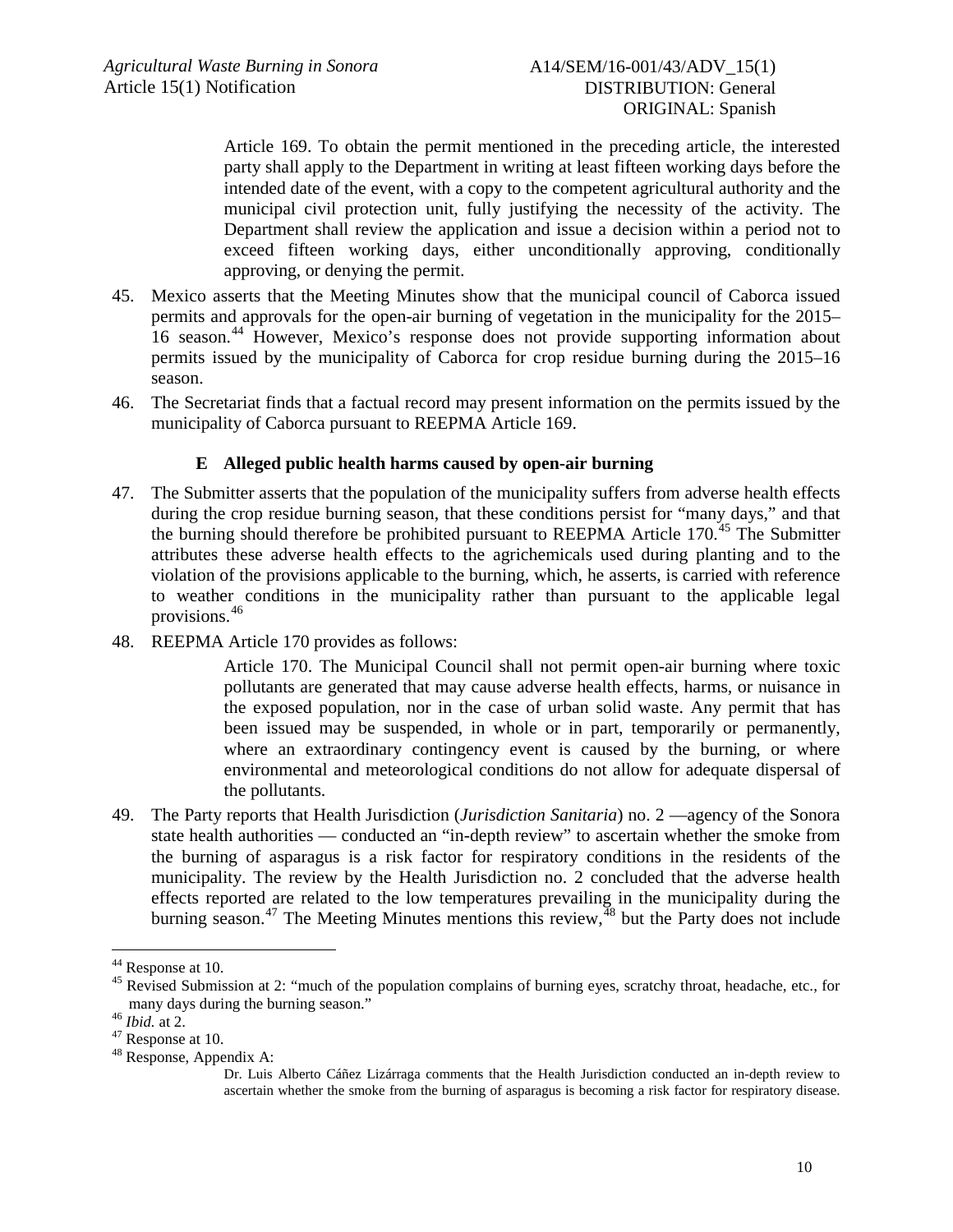any information indicating whether crop residue burning was partially or temporarily suspended in conjunction with the contingency reported on 2 January 2016, given that REEPMA Article 170 provides for suspension of burning.

- 50. Mexico states that burning schedules were established as part of the controlled burning program, thus allowing for adequate dispersal of the resulting pollutants.[49](#page-10-0) However, no information is provided in support of that statement.
- 51. On this matter, information provided by the Submitter indicates that agricultural waste burning is a source of dioxins and pollutants such as carbon dioxide  $(CO<sub>2</sub>)$ , carbon monoxide  $(CO)$ , particulate matter (PM), and polycyclic aromatic hydrocarbons (PAH) and that the dioxins and pollutants emitted during burning have negative effects on human health.<sup>[50](#page-10-1)</sup>
- <span id="page-10-5"></span>52. A factual record may present information on the enforcement of REEPMA Article 170 in relation to the alleged effects of crop residue burning on the health of the residents of the municipality of Caborca.

# **F Enforcement of REEPMA Article 168 and NOM-015-SEMARNAT/SAGARPA-2007**

### **i) Regulatory scope of NOM-015**

- 53. Mexico states that NOM-015 "is not intended as a general regulation covering all uses of fire on agricultural land<sup>"[51](#page-10-2)</sup> and that the standard is only applicable to land which, due to its location, may have an influence on the occurrence of forest fires; it asserts that this is not the case for agricultural land in the municipality of Caborca. The Party specifies that the municipal authorities of Caborca and other competent phytosanitary and human health authorities consider NOM-015 to be a reference standard. $52$
- 54. Effectively, NOM-015 establishes that its purpose is to prevent forest fires.<sup>[53](#page-10-4)</sup> From the submission and from the elements presented by Mexico in its response, the matter raised by the Submitter deals with prevention of air pollution and potential harm to human health deriving from agricultural burning activities.
- 55. The Secretariat considers that the regulatory scope of NOM-015 does not correspond to the matter raised in the submission as the Submitter does not assert risk of forest fire.
- 56. On the other side, REEPMA Article 168 contains the obligations established by NOM-015:

 In this regard, he informed us that no significant evidence was found, and that instead, the main cause of respiratory conditions has to do with the low temperatures prevailing during this period, with respect to the

<span id="page-10-0"></span>

incidence of other types of diseases affecting human health, these occur all year long. <sup>49</sup> Response at 11. <sup>50</sup> CEC (2014), *Burning Agricultural Waste: A Source of Dioxins,* note [41](#page-8-5) *supra*:

<span id="page-10-1"></span>Numerous studies link exposure to dioxins with a variety of harmful effects on health, such as: lower sperm concentration in males who were exposed when they were infants or children; changes in thyroid hormone levels; neurological effects in the fetus due to exposure during pregnancy; lower testosterone levels; reproductive problems in women, such as prolonged menstruation and early menopause; diabetes and harmful effects to the immune system; chloracne, which can be severe when exposure is very high; various types of cancer in humans.<br><sup>51</sup> Response at 11.<br><sup>52</sup> *Ibid*. at 11–12.<br><sup>53</sup> NOM-015, recitals:

<span id="page-10-2"></span>

<span id="page-10-3"></span>

<span id="page-10-4"></span>

Whereas the actions set out in this NOM correspond to activities of physical prevention and management to limit the accumulation and modify the condition of fuels, resulting in better management of fire in forest ecosystems and diminished forest fire hazard.